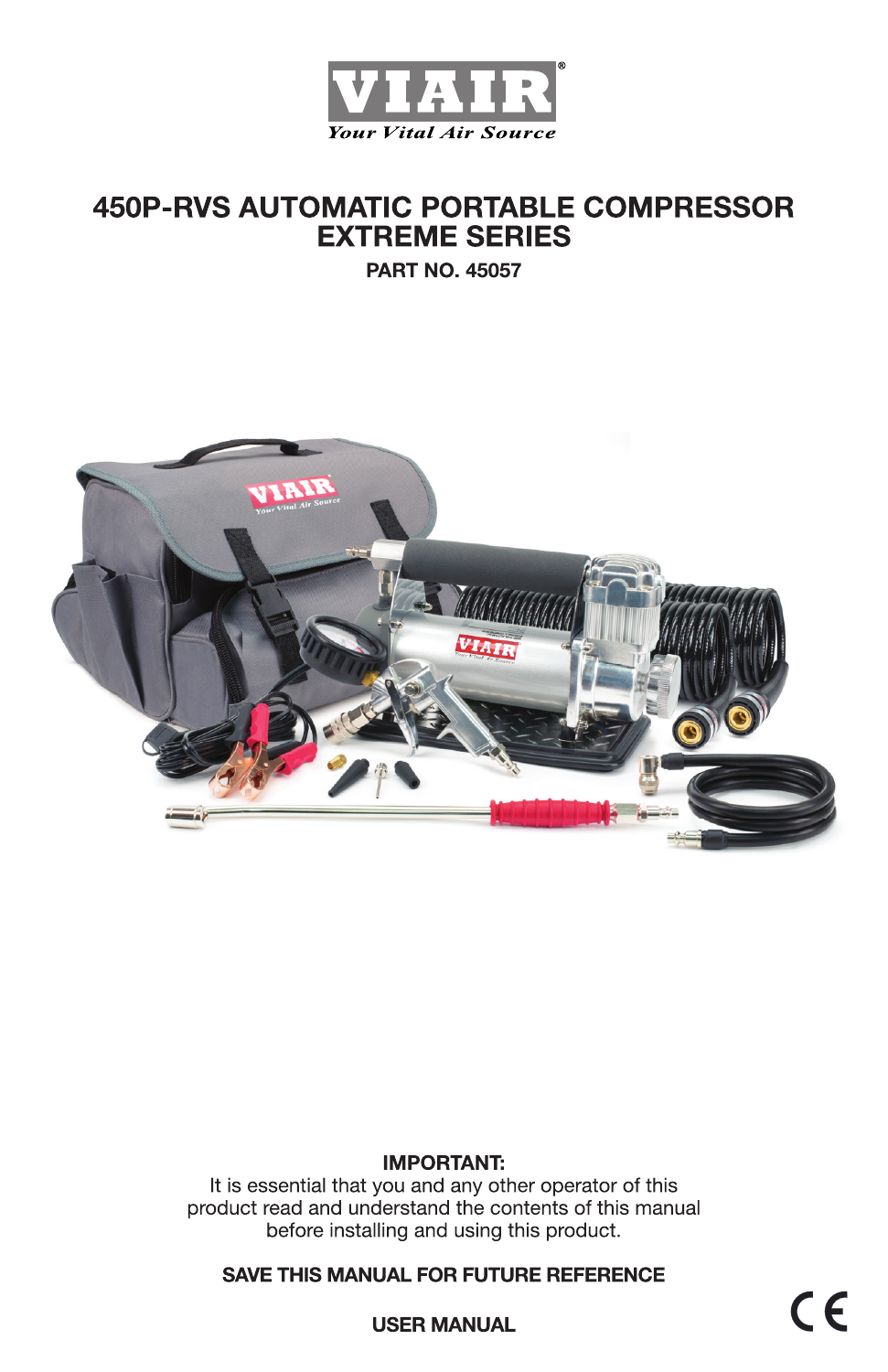# **IMPORTANT SAFETY INSTRUCTIONS:**

**CAUTION:** To reduce risk of electrical shock or electrocution:

- Do not disassemble. Do not attempt repairs or modifications.
- Refer to qualified service agencies for all service and repairs.
- Do not use this product in an area where it can fall or be pulled into water or other liquids.
- Do not reach for this product if it has fallen into liquid.
- Use this compressor with 12-volt DC systems only.
- This product should never be left unattended during use.

### **WARNING:** To prevent injury:

- Never allow children to operate this compressor.
- Close supervision is necessary when this compressor is being used near children.
- This compressor will become very HOT during and immediately after use. Do not touch any part of this compressor with bare hands, other than the ON/OFF switch during and immediately after use.
- Do not use this product near flames or explosive materials or where aerosol products are being used.
- Do not operate this product where oxygen is being administered.
- Do not pump anything other than atmospheric air.
- Never use this product while sleepy or drowsy.
- Do not use any tools or attachments without first determining maximum air pressure for that tool or attachment.
- Never point any air nozzle or air sprayer toward another person or any part of the body.
- This air compressor is equipped with an Automatic Reset Thermal Protector, and can automatically restart after the thermal protector resets. Always cut off power source when thermal protector becomes activated.
- Wear safety glasses or goggles when operating this product.
- Use only in well ventilated areas.
- After usage, always release excess pressure from the coil hose by turning On/Off switch to the Off position, disconnect hose from compressor, with the tire inflation gun still connected to the other end of the coil hose, pull trigger on the tire inflation gun to release excess pressure.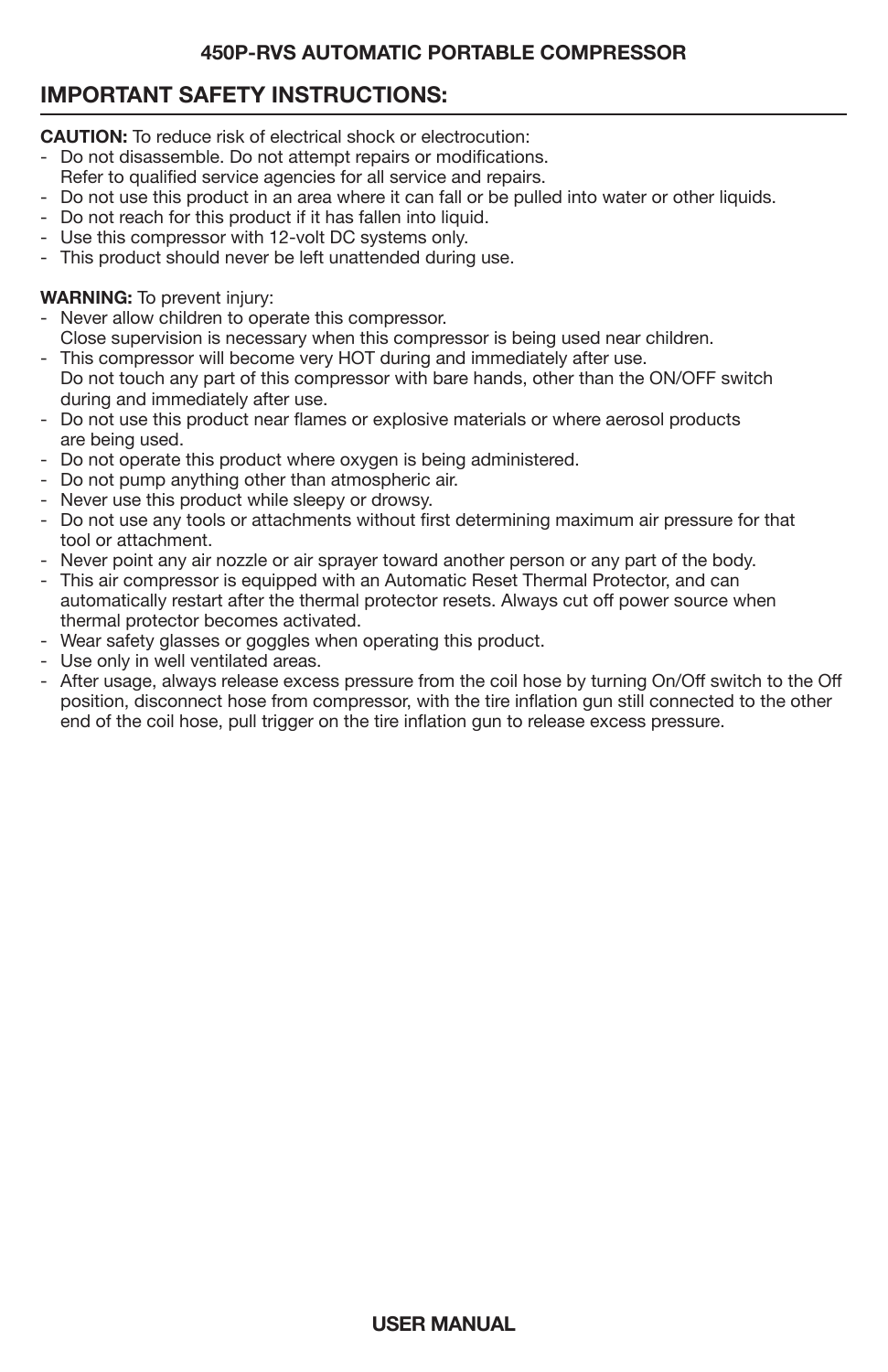# **OPERATING INSTRUCTIONS:**

Please read and follow the operating instructions carefully to assure that you will enjoy the convenience and best use out of your air compressor.

- 1. Always operate the compressor AT OR BELOW THE MAXIMUM PRESSURE RATING of the compressor. Refer to Specifications section of this manual.
- 2. Always OBSERVE THE MAXIMUM DUTY CYCLE of the air compressor. Refer to Specifications section of this manual for details. Operations exceeding maximum pressure ratings and or duty cycle will result in damage to air compressor.
- 3. Your air compressor is equipped with an AUTOMATIC THERMAL OVERLOAD PROTECTOR. This feature is designed to protect the air compressor from over-heating and causing permanent damage to your air compressor. The thermal overload protector will automatically cut off power to air compressor should internal operating temperature of the air compressor rise above safe levels during excessive use.
- 4. Should your compressor shut off suddenly after extended use, do not attempt to restart air compressor. Turn ON/OFF switch of air compressor to the OFF position. The automatic thermal overload protector will automatically reset when internal temperature of the air compressor drops below safe level. After allowing air compressor to cool off for about 30 minutes, you can safely resume use of the air compressor by turning on the air compressor.
- 5. For your convenience, and to protect the air compressor from over-pressure operation that can cause permanent damage to the unit - this compressor is equipped with built-in pressure switch with a factory set cut-on pressure of 130 PSI  $(\pm 5%)$  and a factory set cut-off pressure of 155 PSI (± 5%). During inflation of tire pressures between 130 PSI to 155 PSI, if you stop inflation, the compressor may not restart. This is completely normal, since inline pressure is greater than cut-on pressure of the pressure switch and less than cut-off pressure of the pressure switch. To restart compressor, deflate tire pressure to below 130 PSI, reconnect tire chuck to tire valve stem and resume tire inflation.
- 6. Please note that you may experience a slight delay of the compressor's motor starting when the ON/OFF switch is turned on while compressor is pressurized (when there is pressure in the line that the compressor is connected to). This is a normal delayed reaction, not a Compressor ON/OFF switch malfunction.
- 7. It is strongly recommended that you keep the vehicle's engine running while using the air compressor to prevent discharge of your vehicle's battery.
- 8. ONLY OPERATE THE AIR COMPRESSOR IN WELL VENTILATED AREAS. Compressor performance is enhanced when operating compressor with vehicle engine running.

#### **IMPORTANT:** Engine must be running while using this compressor.

Before attaching air compressor power clamps to your vehicle's battery terminals, check to make sure that the ON/OFF switch of your compressor is in the OFF position. Attach the Positive (+) battery clamp (Red) to the Positive terminal of the battery and the Negative (-) battery clamp (Black) to the Negative terminal of the battery. Always keep your vehicle's engine running while operating compressor to avoid draining your vehicle's battery.

**CAUTION:** Your Portable Air Compressor is Moisture and Dust Resistant, but NOT WATER OR DUST PROOF. Never place compressor in soft sand while running the compressor. Vibration from the compressor will cause the compressor to settle into soft sand, resulting in compressor drawing in foreign particles. Never expose compressor to water while running the compressor.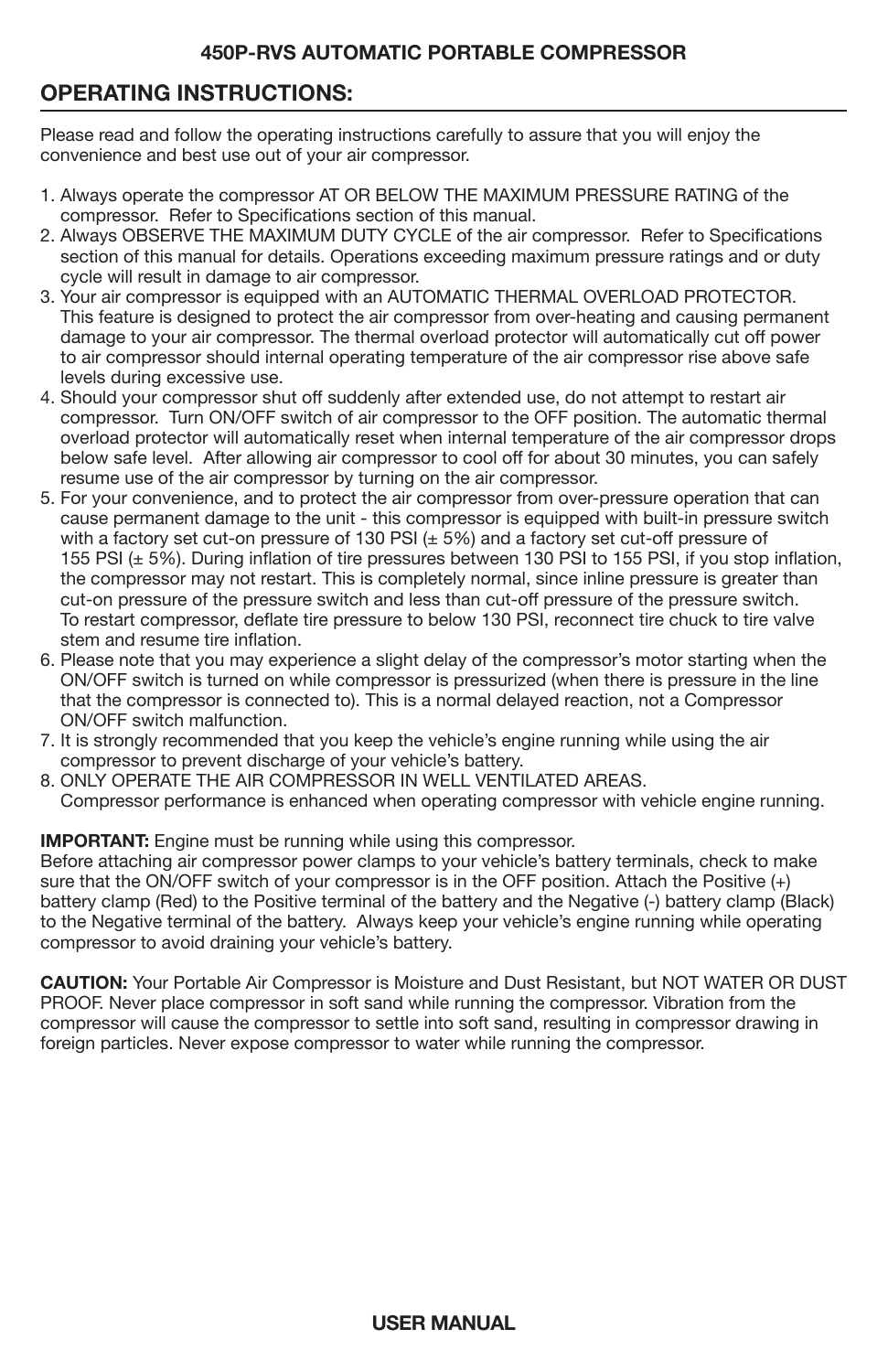# **OPERATING INSTRUCTIONS (cont'd):**

**This air compressor comes with 1/4" quick connect stud. An extension coil hose and a tire inflation gun are also included with your compressor. Each end of the extension coil hose is equipped with a 1/4" quick connect coupler. The tire inflation gun comes with a 1/4" quick connect stud, pressure gauge, rubber hose, bleeder valve and tire chuck. Attach one end of the extension coil hose to the stud on your compressor and the other end to the stud on the tire gun kit. The tire gun kit can be used for both airing up and airing down. Please familiarize yourself with the following functions of this versatile air tool:**

### *TIRE INFLATION:*

- 1. Attach one end of the extension coil hose to the compressor and the other end to the tire gun kit, 45-degree angled chuck or 90-degree twist-on chuck – depending on need.
- 2. Turn compressor switch on and hold down the trigger on the tire gun kit to begin inflation.
- 3. When desired pressure is reached, release the trigger. If finished with use, turn power switch on compressor off position.

**NOTE:** To release excess pressure, turn off compressor and disconnect hose from compressor. With the tire inflation gun still connected to the other end of the coil hose, pull trigger on the tire inflation gun to release excess pressure.

**CAUTION:** To avoid over inflation, never exceed recommended pressure on articles to be inflated. Bursting can cause serious injury.

**NOTE:** Your air compressor is equipped with a pressure switch (cut on at 130 PSI, cut off at 155 PSI). This feature is designed to protect the air compressor from over-pressure causing permanent damage to your air compressor. The pressure switch automatically turns off the motor when the internal pressure of the air compressor reaches the factory set "cut-off" pressure of 155 PSI and restarts when the internal pressure drops below 130 PSI.

### *TIRE DEFLATION:*

- 1. With the inflation option of your choice still connected to the tire inflation gun, press the bleeder valve button on the tire gun kit to decrease tire pressure, press the bleeder valve button on the tire gun kit to decrease tire pressure.
- 2. Press the bleeder valve button on the tire gun kit to decrease tire pressure.
- 3. When desired pressure is reached, release the bleeder valve button to halt deflation.

**IMPORTANT:** Make sure compressor sits upright while operating compressor. Do not operate compressor in any other position. Avoid tugging at compressor to move it. Instead, move compressor to the same side of vehicle as tires that are being aired up.

Always make sure the Portable Compressor's power cord is uncoiled and fully extended when using your air compressor to avoid overheating the power cord.

### *INLINE PRESSURE GAUGE:*

- 1. The pressure gauge on the inflation gun provides convenient tire pressure monitoring when airing up or down (not airflow of the compressor). This eliminates switching back and forth between a tire chuck and a tire pressure gauge.
- 2. Please note that during inflation and deflation, due to air velocity, pressure gauge cannot provide accurate pressure readings. Release lever on the tire inflation gun during inflation to check tire air pressure.

**NOTE:** To release excess pressure, turn off compressor and disconnect hose from compressor. With the tire inflation gun still connected to the other end of the coil hose, pull trigger on the tire inflation gun to release excess pressure.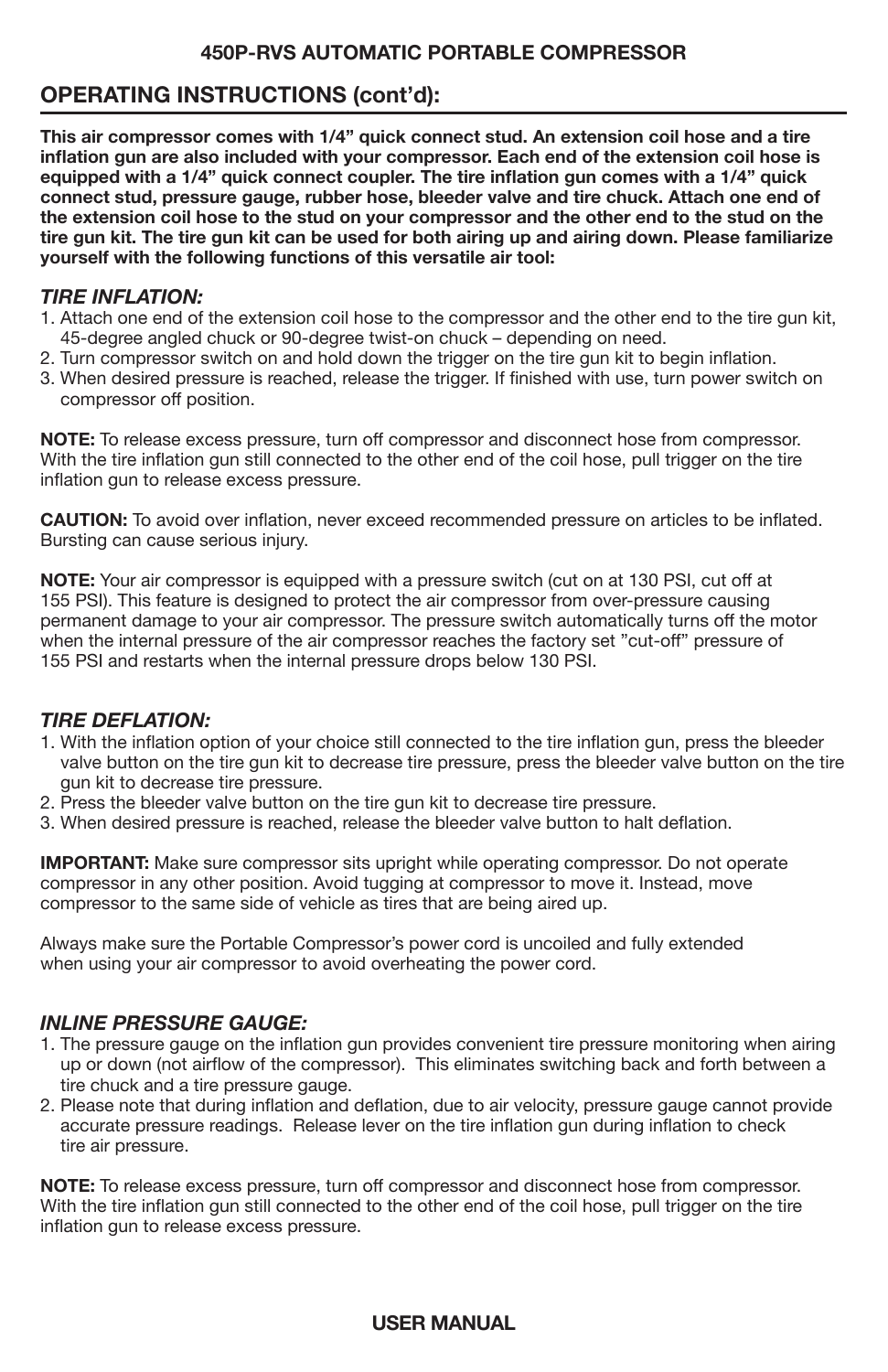# **450P-RVS-AUTOMATIC ACCESSORIES:**

#### *45-Degree Extended Reach, Angled Chuck:*

Open-ended air chuck allows reach into areas difficult to reach by hand. Connects to Tire Inflation Gun.

#### *90-Degree Twist-on Chuck:*

This open-ended air chuck can be attached to any inflation valve where there is limited clearance.

#### *Primary Hose & Extension Hoses:*

Dual hoses, with quick connect couplings.

#### *Tire Inflation Gun:*

Normally closed-ended chuck, (until lever is engaged) all air chucks attach to the Tire Inflation Gun with quick connect couplings.

# **SAFETY PRECAUTIONS:**

- 1. Always inflate tires to manufacturer's recommended tire pressures. Exercise extreme caution when driving with aired-down tires. Reinflate tires before high-speed roadway travel.
- 2. Never exceed 20 M.P.H. when driving with partially inflated tires.
- 3. Never make sharp turns while driving with reduced tire pressure.
- 4. Re-inflate tires before high speed traveling onto roadways.
- 5. Use heat-resistant, minimum 200 PSI-rated working pressure extension hose. Do not use aftermarket hoses with less than 200 PSI working pressure. Some aftermarket hoses may not be suitable for use with this air compressor due to heat and pressure typically generated by this type of air compressors.

**CAUTION:** Never touch the air compressor or fittings connected to the air compressor other than the ON/OFF switch with bare hands during or immediately after use. The extension hose and fittings connected extension hose will become very HOT during and after use. If necessary, wear heat resistant gloves to remove hose from the compressor quick connect stud.

# **MAINTENANCE & REPAIRS:**

Your air compressor is equipped with permanently lubricated, maintenance-free motor. Never try to lubricate the compressor. Regularly clean dust and dirt from compressor cooling fins and motor housing. All repairs should be performed by Manufacturer or Manufacturer authorized service agencies only.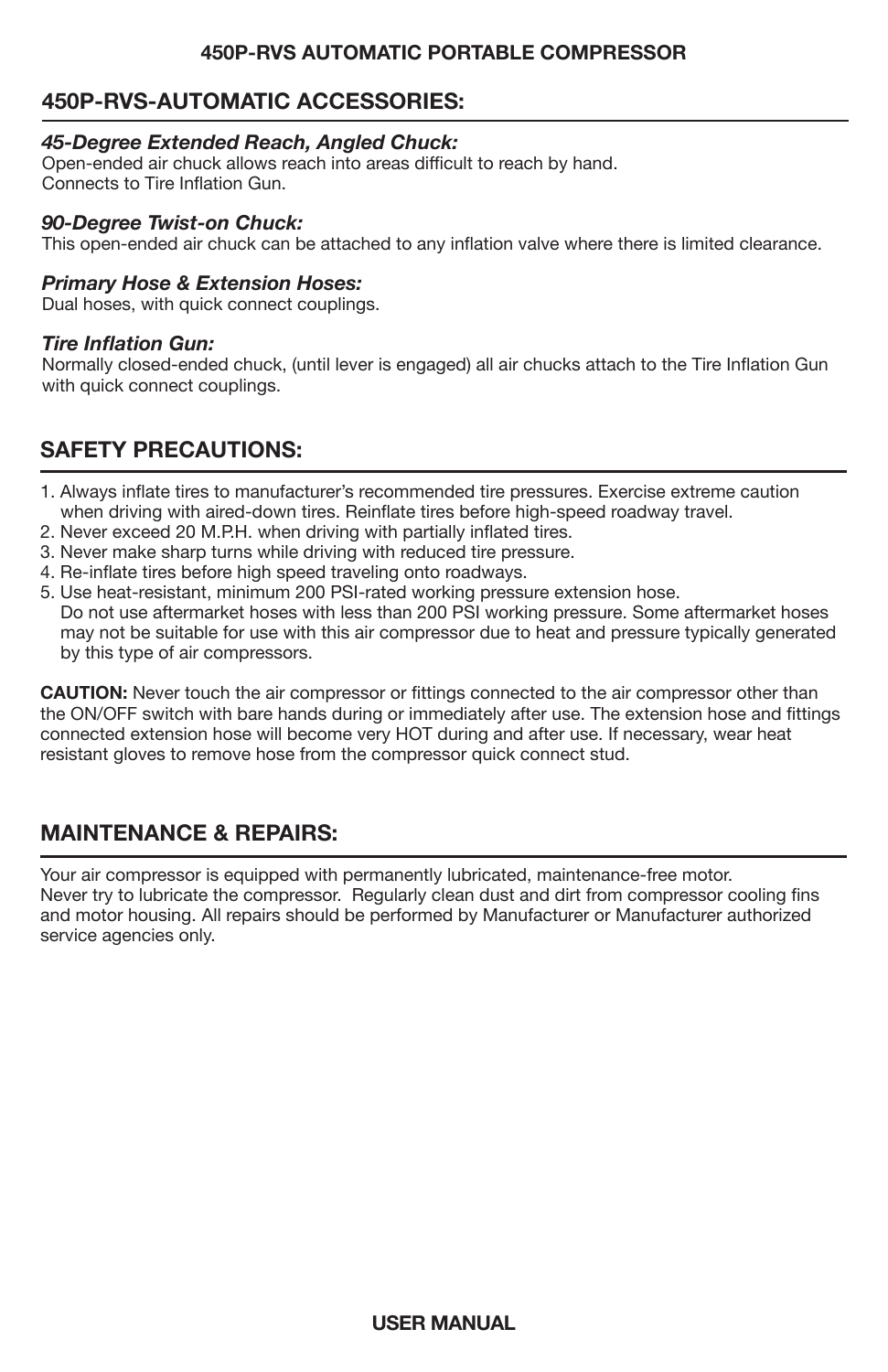# **INLET AIR FILTER INSTALLATION INSTRUCTION:**

- 1. Check to make sure air filter element is properly installed in your Inlet Air Filter Assembly
- 2. Remove the temporary protective red plug from compressor's air inlet port.
- 3. Install inlet air filter onto compressor's air inlet port. (Thread tape Not Recommended).
- 4. Hand tighten inlet air filter.

**IMPORTANT:** For optimal compressor performance, replace filter element periodically. Clogged filter will drastically reduce compressor flow rate and performance.

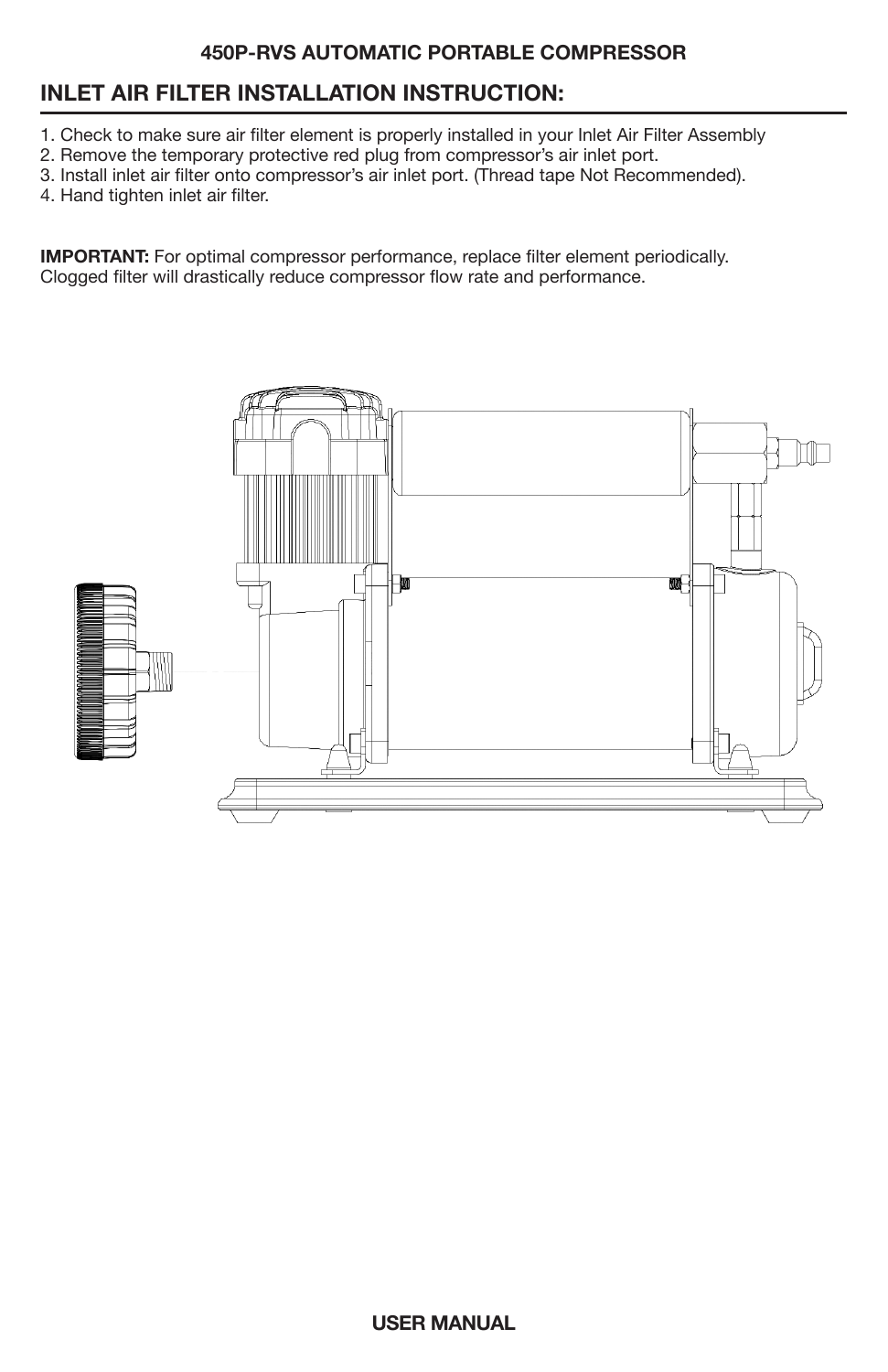# **TROUBLESHOOTING GUIDE:**

| PROBLEM:                                                                        | POSSIBLE CAUSE(S)                                                                                  | <b>CORRECTIVE ACTION</b>                                                                                                                                                                                                                                                         |
|---------------------------------------------------------------------------------|----------------------------------------------------------------------------------------------------|----------------------------------------------------------------------------------------------------------------------------------------------------------------------------------------------------------------------------------------------------------------------------------|
| Compressor will not run                                                         | 1. No power, or power switch<br>in OFF position<br>2. Blown fuse<br>3. Motor overheats             | 1. Make sure compressor<br>switch is ON<br>2. Disconnect compressor<br>from power source, replace<br>fuse. (Refer to Specifications<br>section for correct<br>fuse amperage)<br>3. Let compressor cool off for<br>about 30 minutes to allow<br>thermal overload switch to reset. |
| Thermal overload<br>protector cuts out<br>repeatedly                            | 1. Lack of proper ventilation or<br>ambient temperature is too high<br>2. Compressor valves failed | 1. Move compressor to well<br>ventilated area, or area with<br>lower ambient temperature<br>2. Service or replace compressor                                                                                                                                                     |
| Excessive knocking<br>or rattling                                               | 1. Worn bearing on eccentric or<br>motor shaft<br>2. Cylinder or piston ring is worn               | 1. Service or replace compressor                                                                                                                                                                                                                                                 |
| Compressor air flow lower<br>than normal, or cannot<br>pump to higher pressures | 1. Worn piston ring or inlet valve                                                                 | 1. Service or replace compressor                                                                                                                                                                                                                                                 |